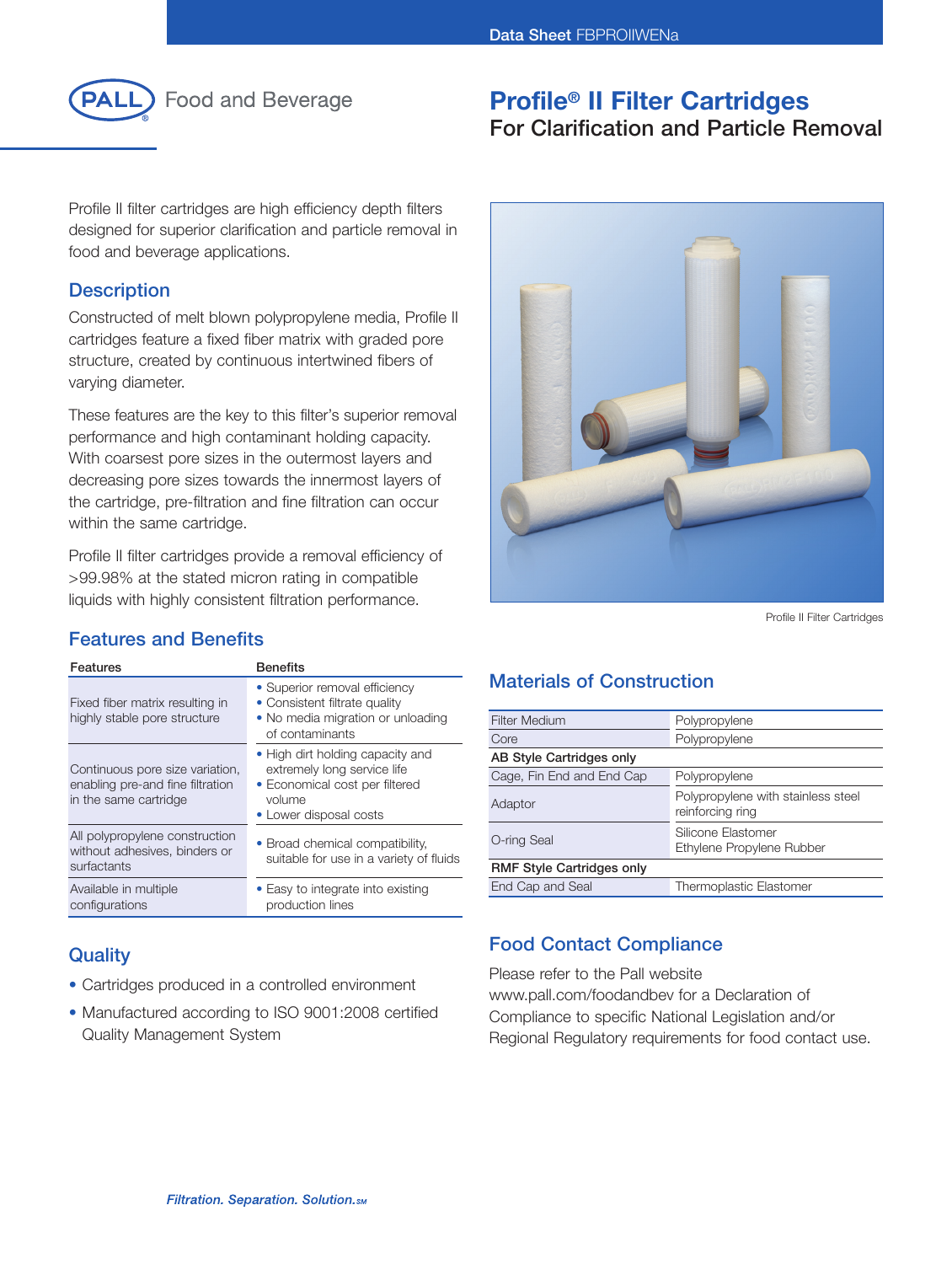### **Technical Information**

The technical information provided is based on controlled laboratory tests done on typical production filters at the conditions described, unless otherwise indicated. Actual operating conditions may affect the filter's performance.

#### **Operating Characteristics in Compatible Fluids1**

| Maximum Differential Pressure <sup>2</sup> | <b>Operating Temperature</b> |
|--------------------------------------------|------------------------------|
| 4 bard (60 psid)                           | 30 °C (86 °F)                |
| 3.4 bard (50 psid)                         | 50 °C (122 °F)               |
| 2 bard (30 psid)                           | 70 °C (158 °F)               |
| 1 bard (15 psid)                           | 82 °C (180 °F)               |
| $0.3$ bard (5 psid) <sup>3</sup>           | 125 °C (257 °F)              |

<sup>1</sup> Fluids which do not swell, soften or adversely affect any of the filter components <sup>2</sup> In forward direction. Recommended change-out differential pressure is 2.4 bard

(35 psid), provided the maximum differential pressure (based on temperature) is not exceeded.

<sup>3</sup> AB style only

### **Typical Flow Rates4**



**Flow Rate** (L/min)

4 Typical initial clean delta p per 254 mm (10 inch) cartridge, water at 20 °C (68 °F). For liquids with viscosity greater than 1 cP, multiply the delta p by the viscosity.

#### **Sterilization and Sanitization5**

| Method                             | Temperature     | <b>Cumulative Time</b> |
|------------------------------------|-----------------|------------------------|
| Steam Sterilization or Autoclaving | 125 °C (257 °F) | 10 hours               |
| <b>Hot Water Sanitization</b>      | 80 °C (176 °F)  |                        |

<sup>5</sup> For applications requiring *in situ* sterilization or sanitization Pall recommends the use of Code 7 adaptors to ensure filter sealing after cooling. Cartridges should be cooled to system operating temperature prior to use. If RF or RMF elements are heated *in situ* and cooled by a difference of more than 20 °C (36 °F), sealing of the element may be marginal, depending on the type of sealing mechanism used in the filter housing.

### **Ordering Information**

This information is a guide to the part numbering structure and possible options. For availability of specific options and housing details, please contact Pall.

| Part Number: AB     Y         W |         |                             |     |         |
|---------------------------------|---------|-----------------------------|-----|---------|
|                                 | Table 1 | Table 2 Table 3             |     | Table 4 |
|                                 |         | R     F     W               |     |         |
|                                 | Table 1 | Table 2                     |     |         |
|                                 |         | $RM$ $\mid$ F $\mid$ $\mid$ | - W |         |
|                                 | Table 1 | Table 2                     |     |         |

Example Part Number: **AB2Y0507WJ**

See bold reference code in tables.

### **Table 1: Nominal Length**

### **AB, RF and RMF Styles**

**Code Length**

| AB, RF and RMF Styles |               | <b>RF Style only</b> |                  |  |
|-----------------------|---------------|----------------------|------------------|--|
|                       | 254 mm (10")  | 01                   | $25.4$ mm $(1")$ |  |
| $\overline{2}$        | 508 mm (20")  | 0 <sub>5</sub>       | 127 mm $(5")$    |  |
| 3                     | 762 mm (30")  | 09                   | 228.6 mm (9")    |  |
| $\overline{4}$        | 1016 mm (40") | 39                   | 990.6 mm (39")   |  |

**Code Length**

#### **RF and RMF Styles only**

29 736.6 mm (29")

#### **Table 2: Removal Rating6**

| Code        |                  | Rating ( $\mu$ m) @ 99.98% |                                              |  |
|-------------|------------------|----------------------------|----------------------------------------------|--|
| AB<br>Style | RF, RMF<br>Style | Efficiency (6-5000)        | Rating ( $\mu$ m) @ 90%<br>Efficiency (B-10) |  |
| 005         | 005              | $0.5*$                     | $< 0.5*$                                     |  |
| 010         | 010              | 1                          | $< 0.5*$                                     |  |
| 030         | 030              | 3                          | $\leq 1^*$                                   |  |
| 050         | 050              | 5                          | $\mathfrak{p}$                               |  |
| 100         | 100              | 10                         | 6.5                                          |  |
| n.a.        | 200              | 20                         | 10                                           |  |
| n.a.        | 400              | 40                         | 20                                           |  |

<sup>6</sup> Profile II filter cartridge liquid retention ratings up to 20 micron are based on a modified OSU-F2 single pass test in an aqueous medium. Oil is used as the test medium for the 40 micron grade. Asterisks indicate extrapolated values.

#### **Table 3: Adaptor**

| Code | Description                                                                    |
|------|--------------------------------------------------------------------------------|
|      | SOE - single open end with flat closed end and external 222 O-rings            |
|      | SOE - single open end with fin end, 2 locking tabs and external<br>226 O-rings |
| 8    | SOE - single open end with fin end and external 222 O-rings                    |
| 28   | SOE - single open end with fin end, 3 locking tabs and external<br>222 O-rings |

#### **Table 4: O-ring Seal7**

| Code    | Description               |  |
|---------|---------------------------|--|
| H4      | Silicone Flastomer        |  |
| $\cdot$ | Ethylene Propylene Rubber |  |

7 AB style configurations only